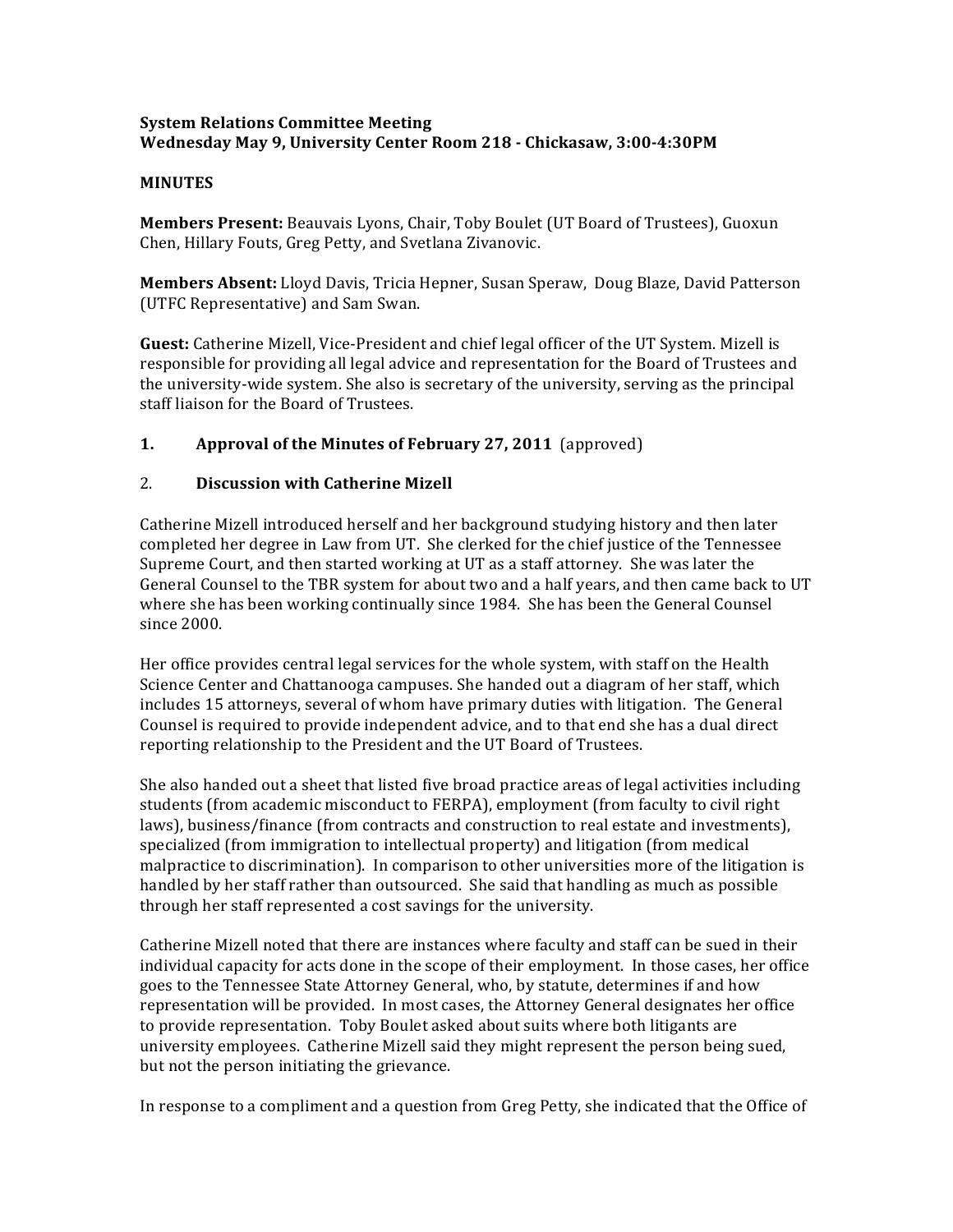General Counsel could do a better job of communicating the role of her office in relation to faculty and administrators. Petty found the information she had presented informative, and as a former department head, he noted that it would be useful to the orientation of department heads and deans so that they had a better sense of the work of her office. Catherine Mizell said they had done some orientation sessions through the Office of the Provost at UTK, but that more of this kind of effort would be constructive.

In addition, Catherine Mizell passed out a chart showing a 2010 cost study of her office, with UTK being 28.2 percent, of which 5.2 percent was auxiliaries, which is primarily Athletics. Boulet remarked that this was a fairly large portion of legal services provided to the Knoxville campus. By contrast, UTHSC was 28.5% and University Wide Administration was 13% of the work her office did across the UT system. She said that this kind of assessment of percent effort is not done every year and that the volume of work done for any particular unit could vary significantly from year to year due to litigation or other time-consuming matters occurring in a given year.

Below are a set of questions that were prepared for the meeting with responses:

**One recent faculty leader wrote to our committee with this observation: "The General'** Counsel's office has tended to view faculty not as a lawyer views a client, but merely **as'potential'sources'of'liability.' It'has'seemed'uninterested'in'the'ways'its'rulings' may'make'academic'life'more'difficult'or'less'attractive'for'faculty.'Having'regular'** meetings with faculty leadership could help to mitigate this problem." In addition, **please'talk'about'the'role'of'your'office'with'regard'to'the'review'of'faculty' handbooks.**

Catherine Mizell noted that under the rules of professional conduct governing lawyers employed by an organization, the client is always the organization (i.e., the university) and not individual employees, be they administrator, faculty or staff. The university acts through the board, the president, system and campus administrators, and other authorized employees. The further down you go in the organization the issue of whether the individual is acting on behalf of the university in an authorized capacity becomes more complex. She does not see the Faculty Senate or the Faculty Affairs committee as being her client. She did agree that there was been a lack of effective communication regarding these matters with faculty leaders and hopes to address this in the future.

**How'do'you'handle'advising'the'UT'President'and'the'UT'Board'of'Trustees'when' legal and moral obligations might be in conflict?** In response to a clarifying question from Toby Boulet, Catherine Mizell focused her answer on litigation over employment related issues. She said such cases seldom go to trial, which is very costly. She noted that as a lawyer she advises the President and the Board of Trustees when financial and moral outcomes may be in conflict, but that the final decisions in such matters rest with the President or the Board.

The UTK Faculty Senate, as well as the campus Vol Vision planning effort is looking at **extending'various'forms'of'benefits'for'unmarried'and'same'sex'partners'of'UTK' faculty'and'staff.'What'specific'Tennessee'statutes'or'other regulations'prevent' progress'in'this'area?**

Mizell said that because this issue is before the university administration currently she can't talk about this issue.